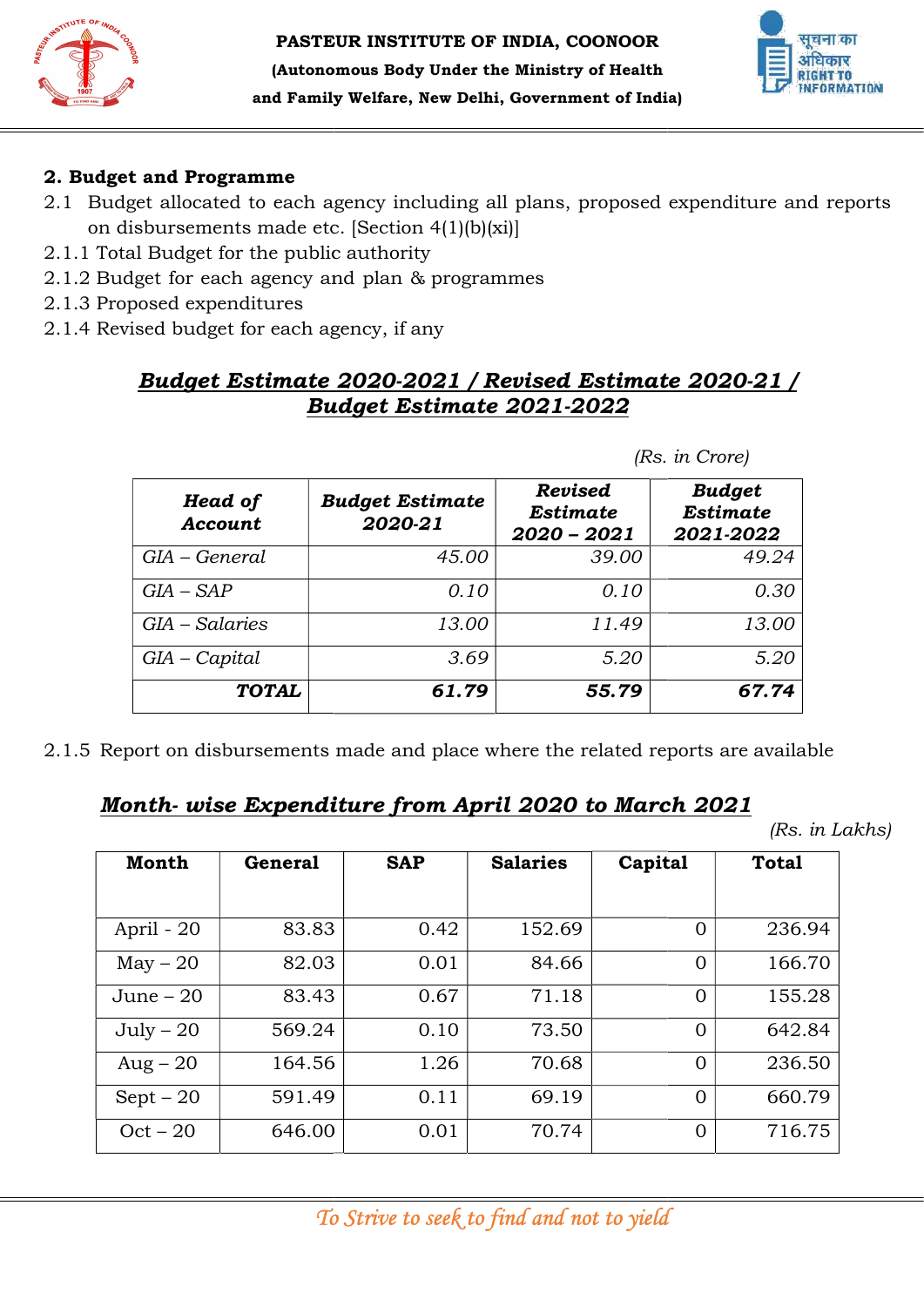



| $Nov - 20$<br>273.16<br>128.27<br>0.07<br>144.82<br>$\mathbf{0}$<br>530.61<br>$Dec-20$<br>5.88<br>69.87<br>454.86<br>$\overline{0}$<br>0.03<br>375.34<br>$Jan - 21$<br>301.43<br>73.88<br>$\boldsymbol{0}$<br>$\overline{\text{Feb} - 21}$<br>156.35<br>69.87<br>226.22<br>$\boldsymbol{0}$<br>$\boldsymbol{0}$<br>March $-21$<br>0.02<br>3.53<br>243.04<br>246.59<br>$\overline{0}$<br><b>Total</b><br>8.58<br>954.61<br>4467.72<br>3504.53<br>$\mathbf 0$<br>To Strive to seek to find and not to yield |  |  |  |
|-----------------------------------------------------------------------------------------------------------------------------------------------------------------------------------------------------------------------------------------------------------------------------------------------------------------------------------------------------------------------------------------------------------------------------------------------------------------------------------------------------------|--|--|--|
|                                                                                                                                                                                                                                                                                                                                                                                                                                                                                                           |  |  |  |
|                                                                                                                                                                                                                                                                                                                                                                                                                                                                                                           |  |  |  |
|                                                                                                                                                                                                                                                                                                                                                                                                                                                                                                           |  |  |  |
|                                                                                                                                                                                                                                                                                                                                                                                                                                                                                                           |  |  |  |
|                                                                                                                                                                                                                                                                                                                                                                                                                                                                                                           |  |  |  |
|                                                                                                                                                                                                                                                                                                                                                                                                                                                                                                           |  |  |  |
|                                                                                                                                                                                                                                                                                                                                                                                                                                                                                                           |  |  |  |
|                                                                                                                                                                                                                                                                                                                                                                                                                                                                                                           |  |  |  |
|                                                                                                                                                                                                                                                                                                                                                                                                                                                                                                           |  |  |  |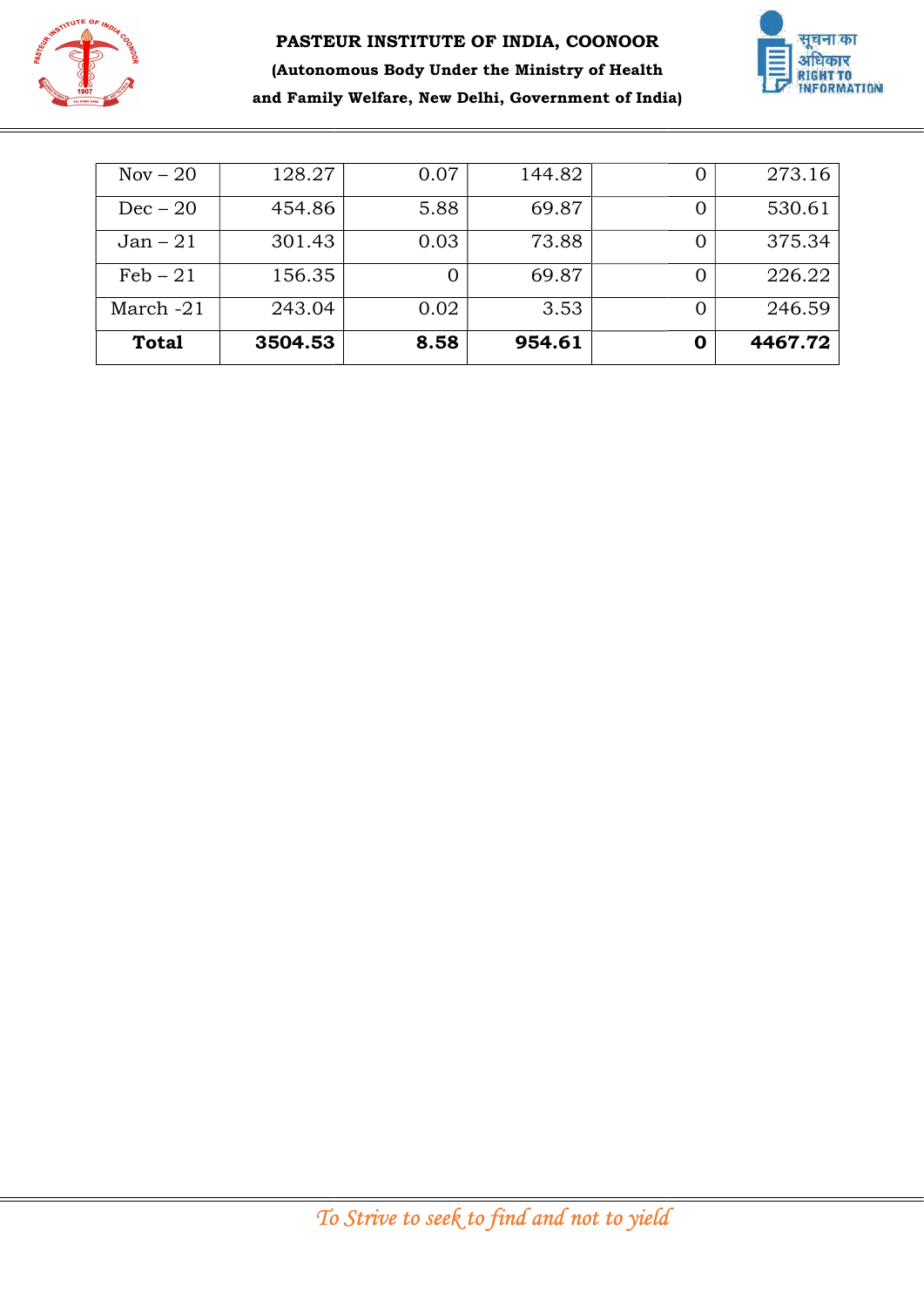



|                           |                                                                |                                                                            | STATEMENT OF EXPENDITURE<br><b>NON-PLAN</b>    |                                                        |                                                       |                                    |                |
|---------------------------|----------------------------------------------------------------|----------------------------------------------------------------------------|------------------------------------------------|--------------------------------------------------------|-------------------------------------------------------|------------------------------------|----------------|
| <b>Head of</b><br>Account | <b>Sub Head</b>                                                | <b>Budget</b><br><b>Estimate</b><br>for the<br>current<br>year 2020-<br>21 | Exp. From<br>01.04.2020<br>to<br>28.02.2021    | Exp. For<br>the<br>current<br>month of<br>Mar.<br>2021 | Progressive<br>from<br>01.04.2020<br>to<br>31.03.2021 | <b>Balance</b><br><b>Available</b> | $%$ of<br>Exp. |
|                           |                                                                |                                                                            | <b>NOT APPLICABLE</b>                          |                                                        |                                                       |                                    |                |
|                           |                                                                |                                                                            | PLAN (REVENUE)                                 |                                                        |                                                       |                                    |                |
| Head of<br>Account        | Sub Head                                                       | <b>Budget</b><br>Estimate<br>for the<br>current<br>year 2020-<br>21        | Exp.<br>From<br>01.04.2020<br>to<br>28.02.2021 | Exp. For<br>the<br>current<br>month of<br>Mar.2021     | Progressive<br>from<br>01.04.2020<br>to<br>31.03.2021 | Balance<br>available               | $%$ of<br>Exp. |
| 2210                      | $GIA -$<br>General-<br>20131                                   | O/B<br>625.30                                                              |                                                |                                                        |                                                       |                                    |                |
|                           | Int.<br>Earned                                                 | 37.24                                                                      |                                                |                                                        |                                                       |                                    |                |
|                           | B.E.                                                           | 3000.00                                                                    | 3261.50                                        | 243.04                                                 | 3504.53                                               | 158.01                             |                |
|                           | <b>TOTAL(A)</b>                                                | 3662.54                                                                    | 3261.50                                        | 243.04                                                 | 3504.53                                               | 158.01                             | 95.69          |
| "96"                      | $GIA -$<br>Swatchhta<br>Action<br>Plan (SAP)<br>029631<br>B.E. | O/B<br>9.77                                                                | 8.56                                           | 0.02                                                   | 8.58                                                  | 1.19                               |                |
|                           | TOTAL (B)                                                      | 9.77                                                                       | 8.56                                           | 0.02                                                   | 8.58                                                  | 1.19                               | 87.82          |
|                           | $GIA -$<br>Salaries -<br>20136                                 | O/B<br>203.90                                                              |                                                |                                                        |                                                       |                                    |                |
| 2210                      | B.E                                                            | 900.00                                                                     | 951.07                                         | 3.53                                                   | 954.61                                                | 149.29                             |                |
|                           | TOTAL (C)                                                      | 1103.90                                                                    | 951.07                                         | 3.53                                                   | 954.61                                                | 149.29                             | 86.48          |
|                           | <b>TOTAL</b><br>$(A+B+C)$                                      | 4776.21                                                                    | 3994.91                                        | 246.59                                                 | 4467.72                                               | 308.49                             | 93.54          |
|                           |                                                                |                                                                            | PLAN (CAPITAL)                                 |                                                        |                                                       |                                    |                |
|                           | GIA<br>Capital -<br>020135                                     | O/B<br>515.32                                                              |                                                |                                                        |                                                       | 515.32                             |                |
| 2210                      | Int.<br>Earned                                                 | 6.35                                                                       |                                                |                                                        |                                                       | 6.35                               |                |
|                           | B.E.                                                           |                                                                            |                                                |                                                        |                                                       |                                    |                |